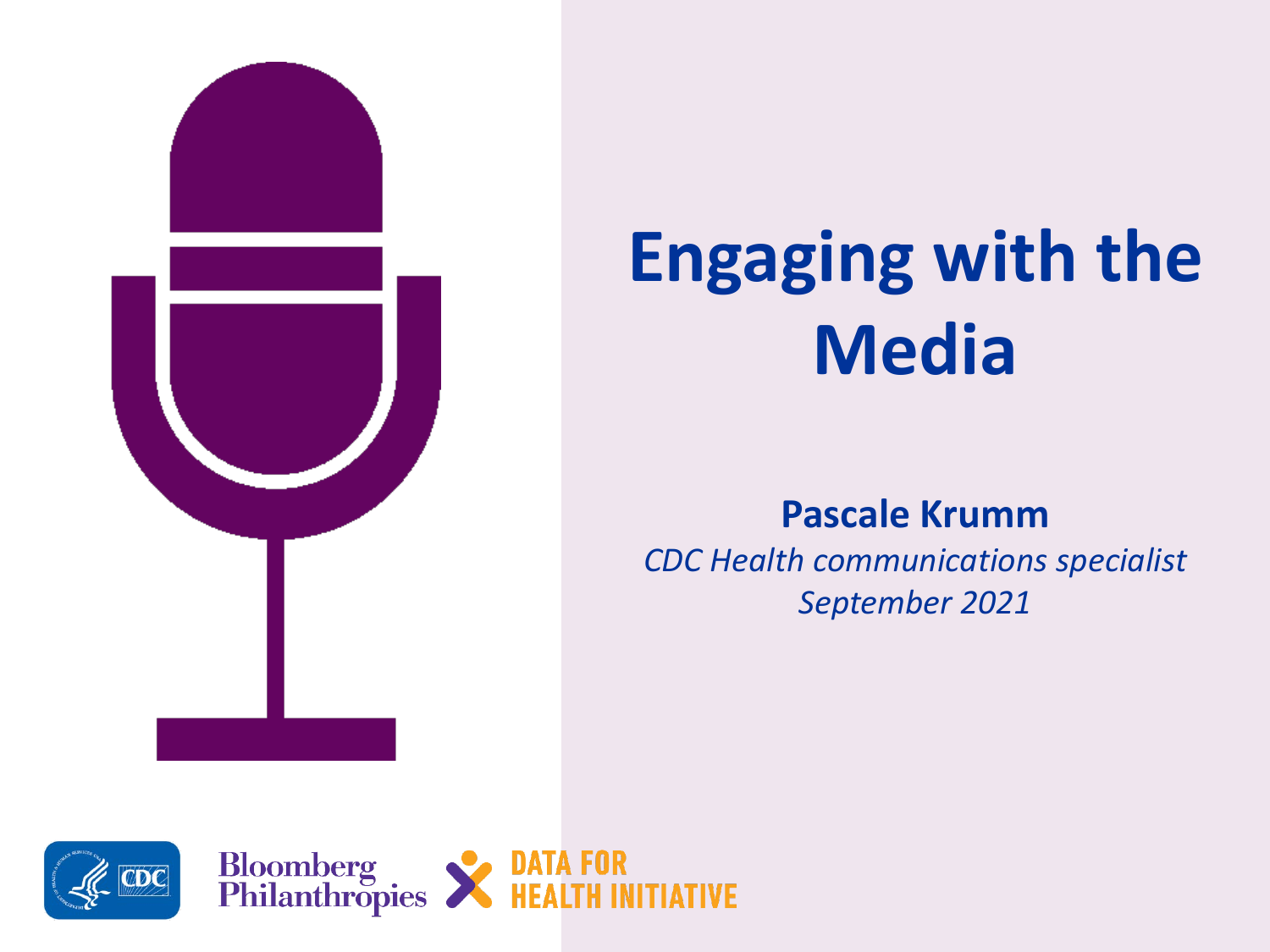## **Goals and objectives**

- Practice translating scientific information into plain language
- **Establish procedures to engage with the media**
- **EXECT** Learn and practice how to write articles, tweets, press releases, etc… for the public, the media, and social media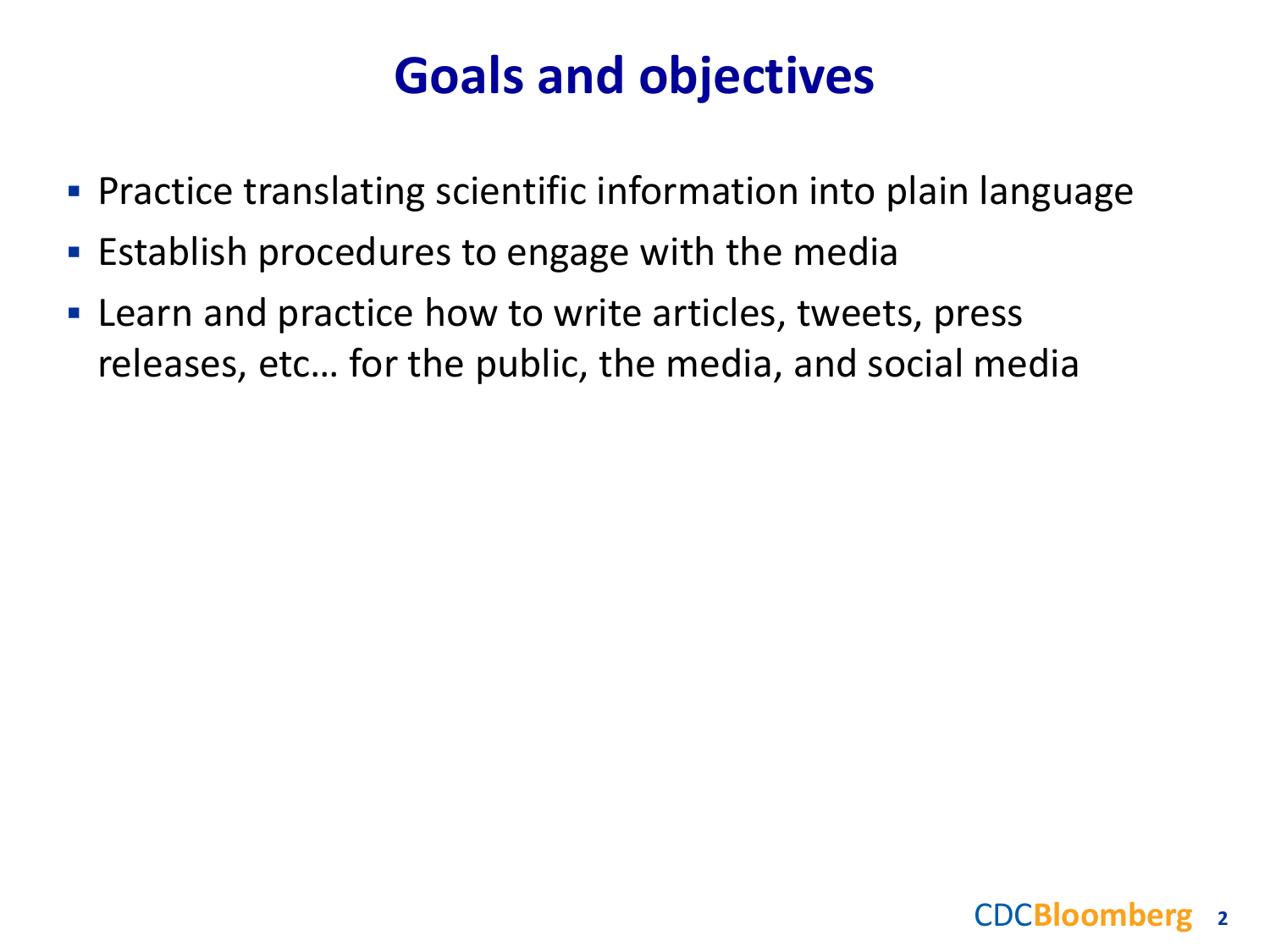# **Editorial staff expectations**

- Understand how the media works (deadlines, pressures) and what type of news journalists want to print (type of information, types of stories, level of detail)
- **Help the media understand how editors work**
- Adapt articles, tweets, press releases, etc… that follows the format of journalistic writing (the 5 "Ws")
	- Make stories engaging so that journalists will want to publish them
- **Engage with the media on a regular basis**

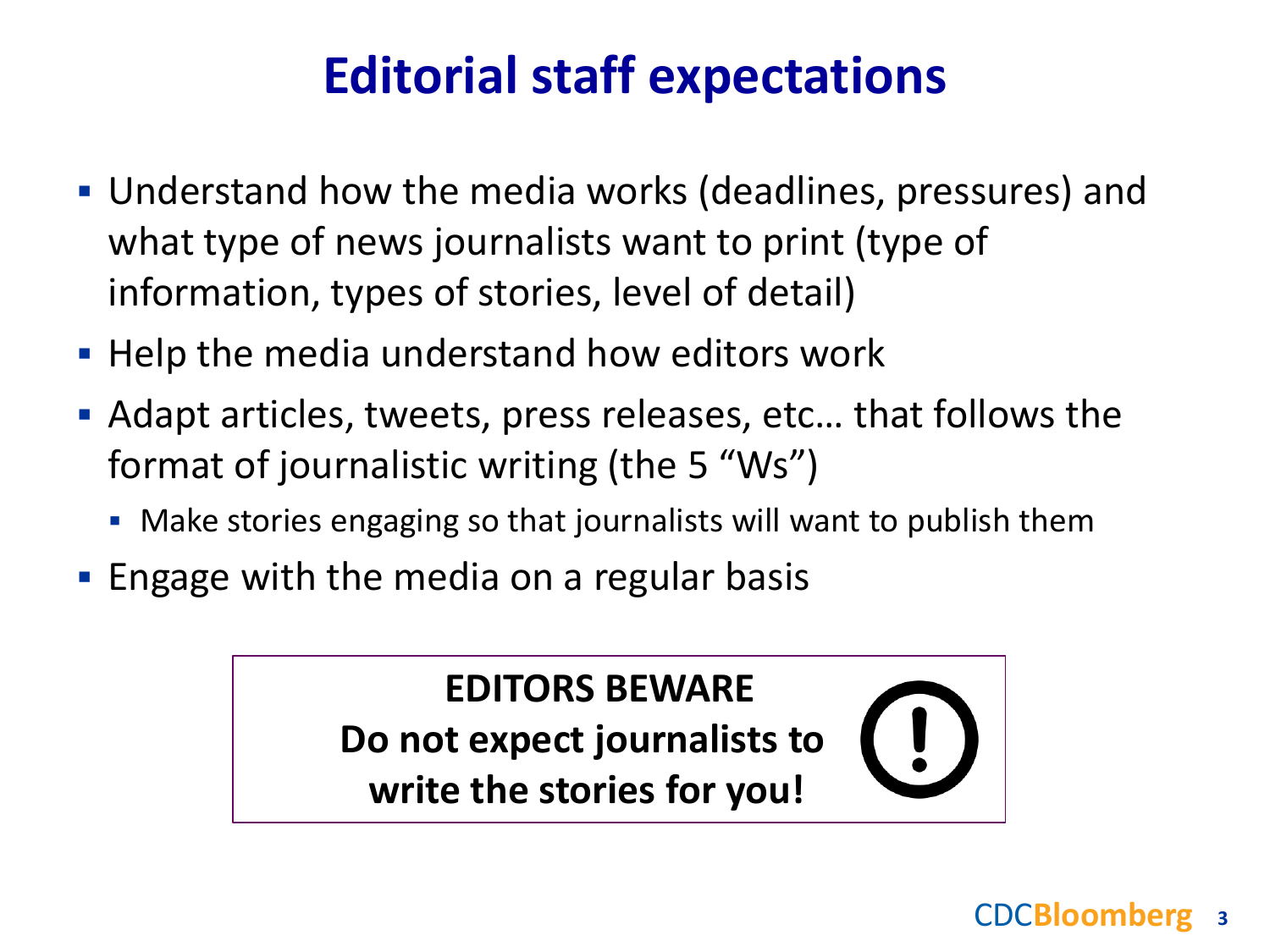# **Competing interests?**

- You and reporter have same objective: put out story
- **But whose story?**

#### **Reporters seek**

- Controversy, conflict
- Firsts, bests, new, exclusives
- Good quote, strong visual, compelling story
- Top-line information, avoiding the "weeds"
- **Trends, getting ahead of** curve
- $\blacksquare$  Information that runs counter to conventional wisdom

#### **You seek**

- **Positioning as** authoritative voice
- Engagement with audiences
- Accurate messages, without hype
- **Strong, credible quotes**
- **Bolstering public** confidence in your agency
- **Relationship-building with** reporters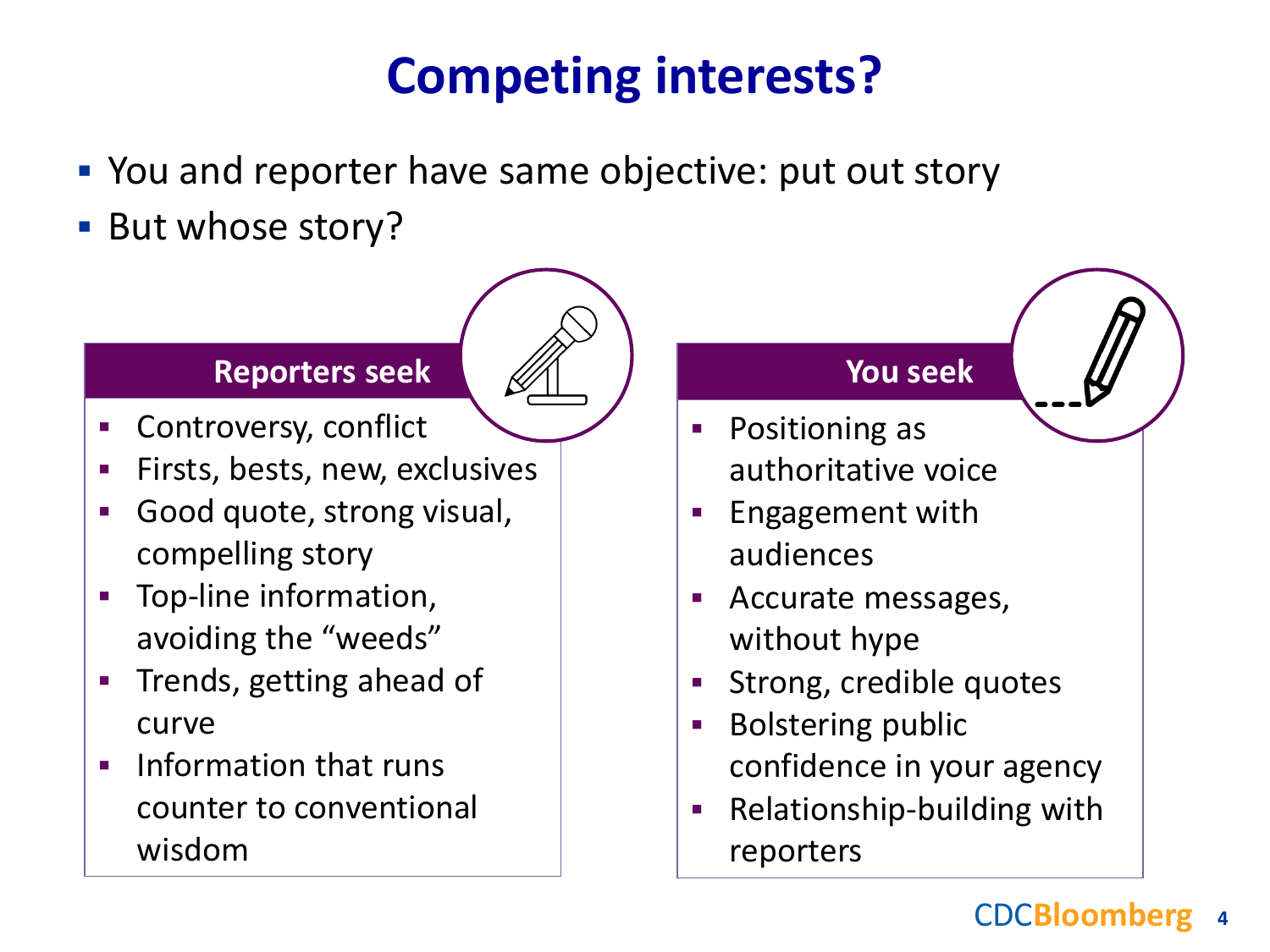### **Why interact with the media?**

- Disseminate accurate, current health information
- Translate complex scientific topic into plain language
- **Help public understand important health information**
- Aim to have public ACT on this information
- Publicize PHB's mission and the value of its information
- Help PHB be the voice of your organization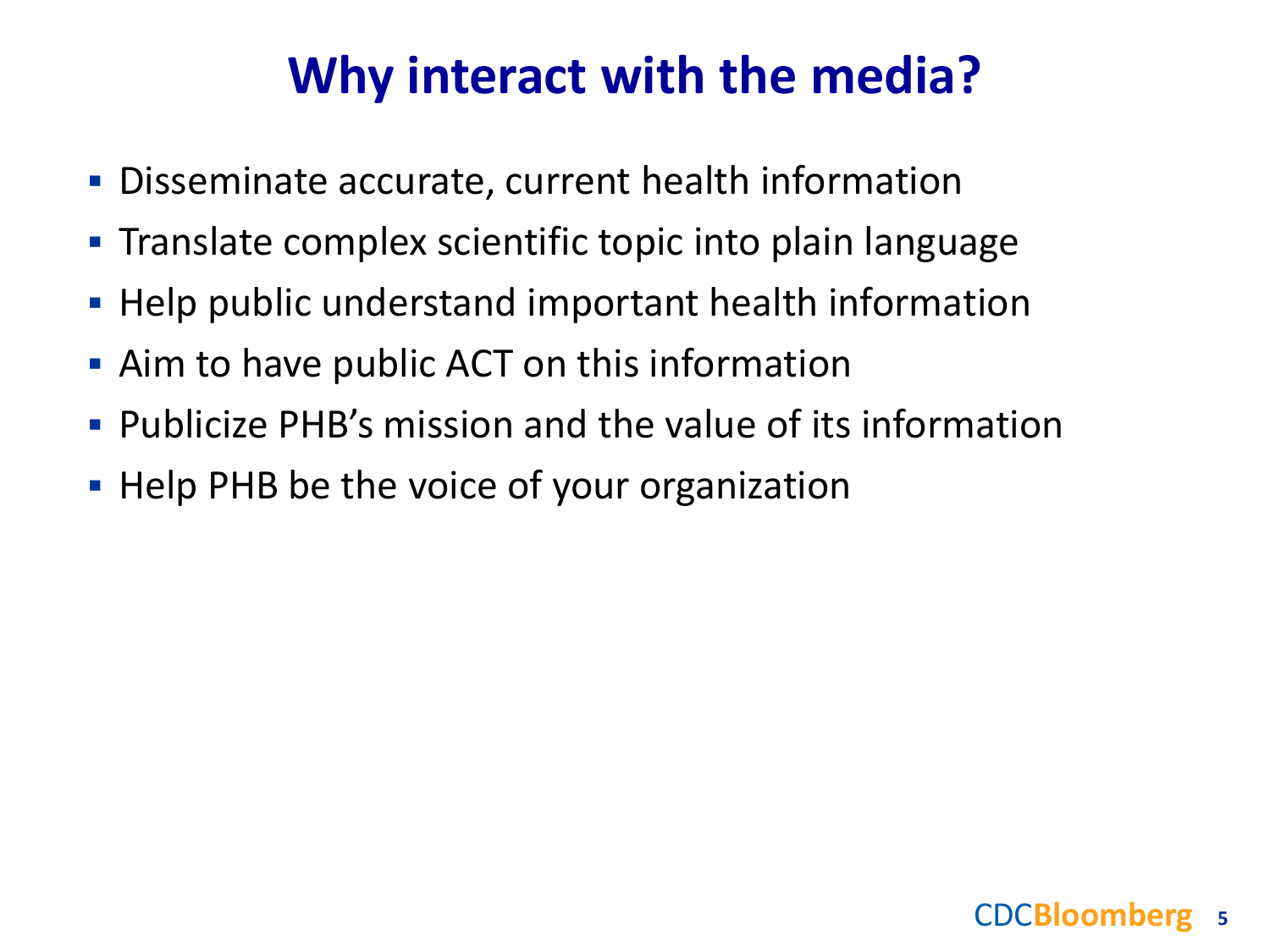# **What is your role?**

| <b>DON'T</b> |                                                                         | <b>INSTEAD</b>           |                                                                                                 |
|--------------|-------------------------------------------------------------------------|--------------------------|-------------------------------------------------------------------------------------------------|
|              | Don't write the press release or<br>media post from scratch             |                          | • Send the SOCO form to author to<br>fill out<br>• Use it to write the press release or<br>post |
|              | • Don't write a press release or<br>media post for every article        |                          | • Choose 1-2 relevant interesting<br>pieces per issue                                           |
|              | • Don't try to write too much or too<br>many<br>Don't focus on quantity | $\overline{\mathcal{M}}$ | • Write a few short pieces<br>Focus on quality, not quantity                                    |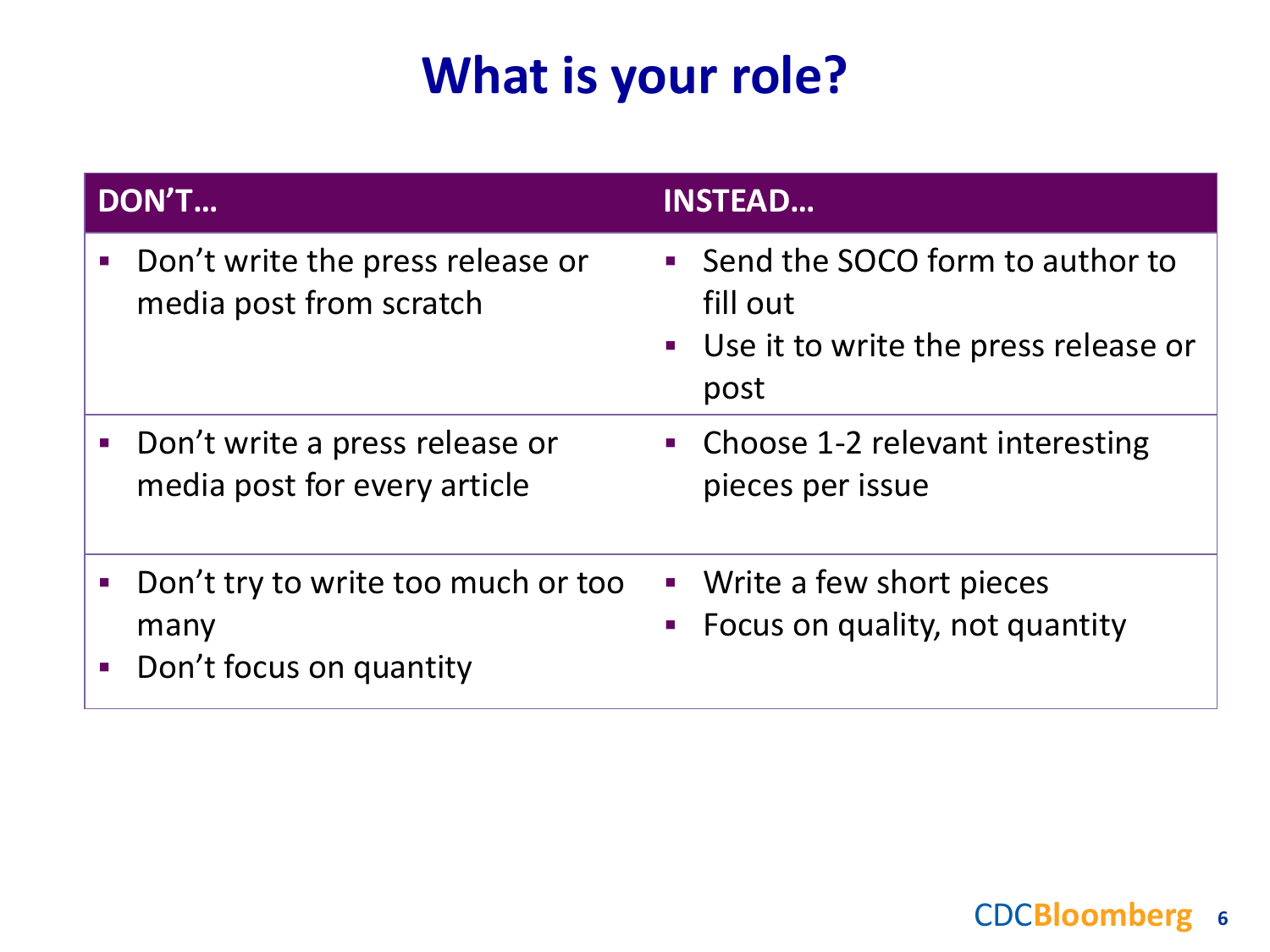## **The press as your audience**

- **Characteristics:** 
	- Usually have progressive "mainstream" values and beliefs
	- Concerned about individual freedom issues
	- May be intimidated by scientists or health professionals
	- Specific news media (e.g., newspapers, TV) may have different interests
- What they are interested in:
	- **T** Topics of interest to the public
	- Stories that are more "newsworthy" (e.g., local tie-in)
	- **Personal stories (narratives)**
- What constraints they have:
	- **Short deadlines**
	- $\blacksquare$  Tight news space
	- **May not specialize in science**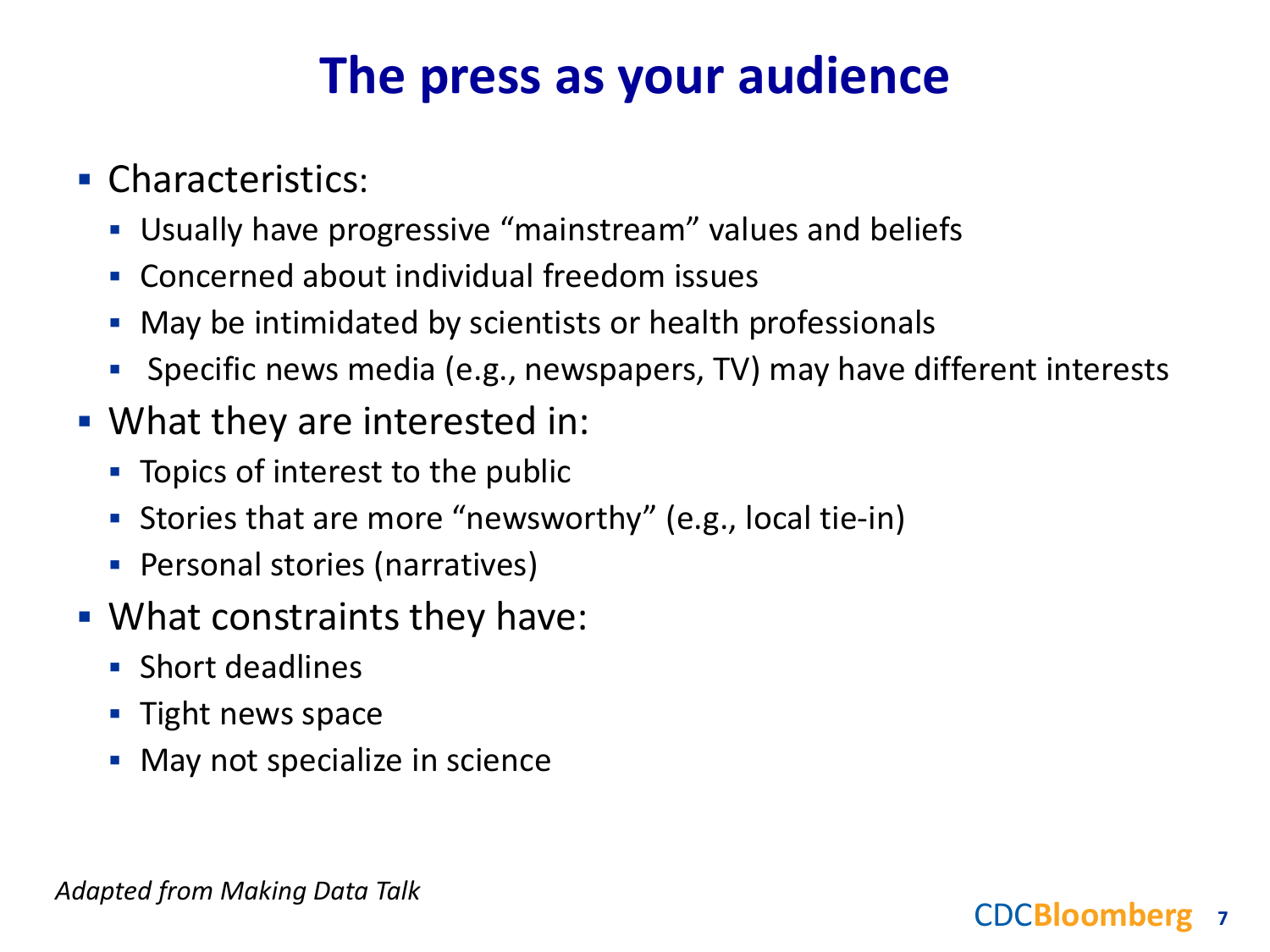### **Reporters use the inverted pyramid**

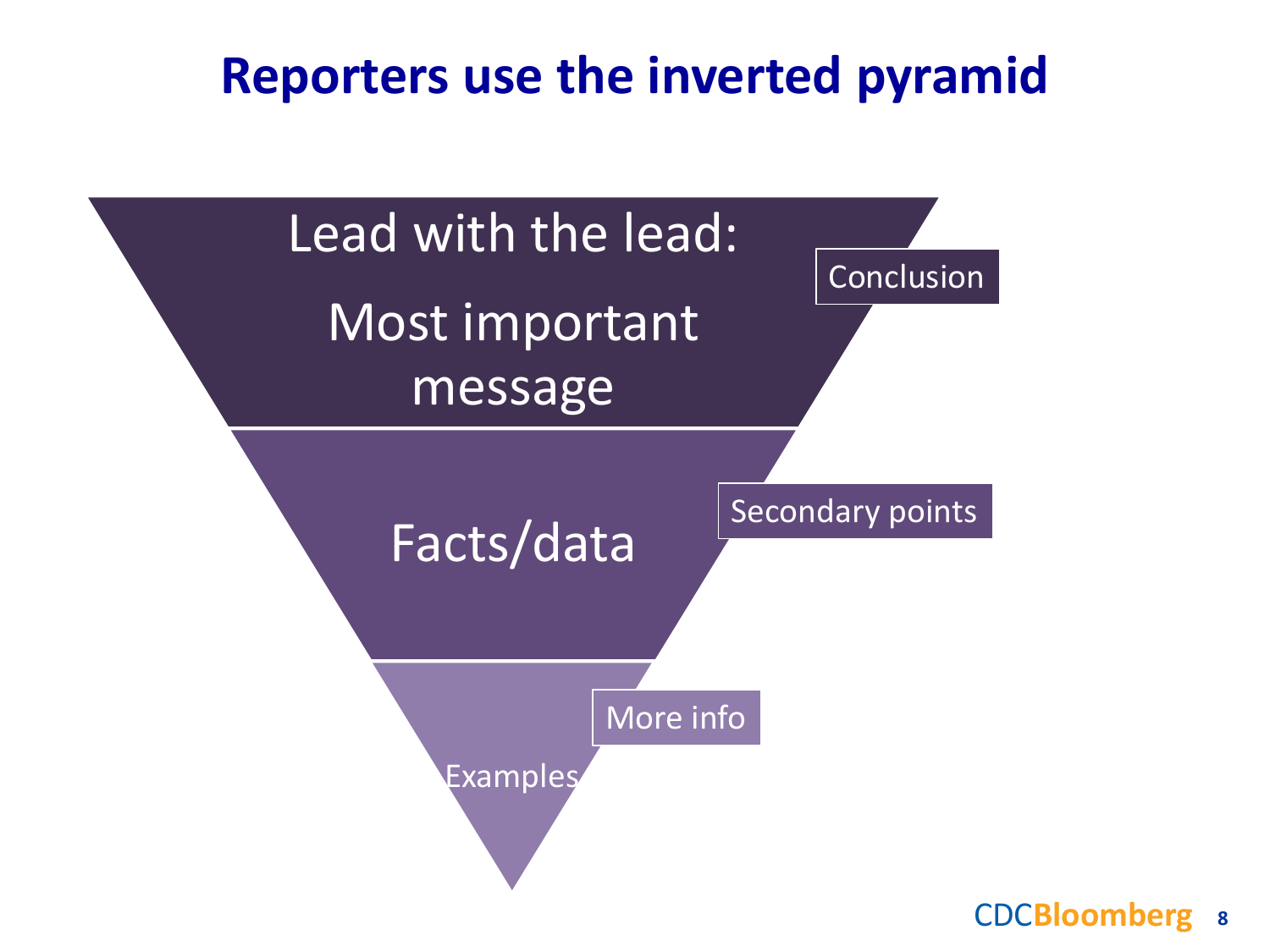### **How reporters write**

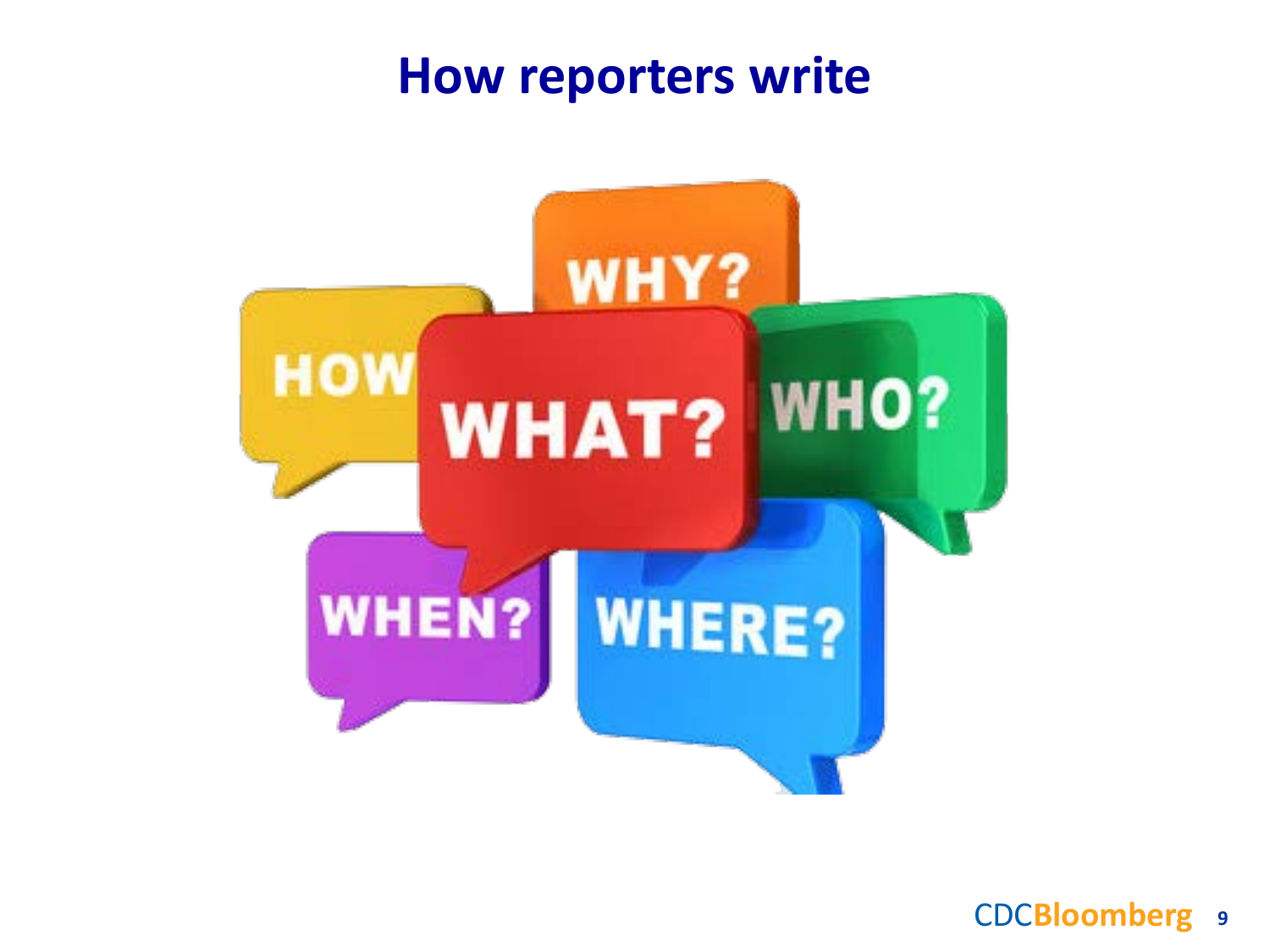



### **To Calm Nervous Families, Pakistan Changes Polio Vaccination Tactics**

### *Paralysis cases spiked after a vaccination drive was derailed by false rumors that dozens of children had collapsed and died.* NYT, May 24, 2019

After serious setbacks in April led to a cluster of new polio cases, Pakistan is revamping its vaccination strategy in a renewed effort to wipe out the virus.

The country is one of just three  $-$  along with Afghanistan and perhaps Nigeria  $$ in which polio is still endemic. Eradication of the virus in Pakistan is crucial to the drive to rid the world of polio, once and for all.

Now, vaccination teams will take a friendlier approach, ask fewer questions, make fewer follow-up visits, and stop recording extensive details about the families they visit, Pakistan's polio eradication program announced.

*https://www.nytimes.com/2019/05/24/health/pakistan-vaccination-polio.html*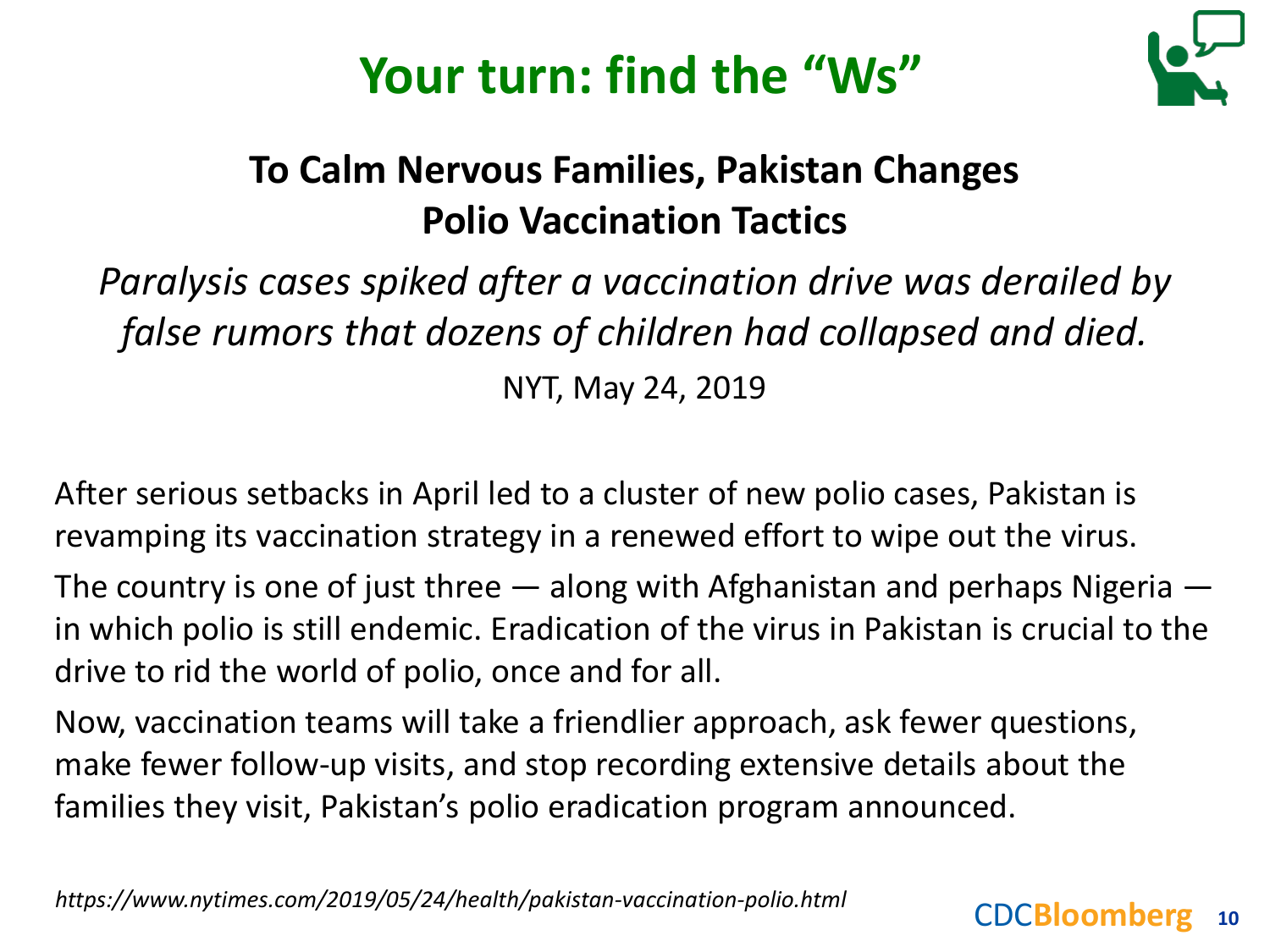# **The "Ws"**



### **To Calm Nervous Families, Pakistan Changes Polio Vaccination Tactics**

*Paralysis cases spiked after a vaccination drive was derailed by false rumors that dozens of children had collapsed and died.*

[After serious setbacks **WHAT**] in [April **WHEN**] led to a [cluster of new polio cases **WHAT**] [Pakistan **WHERE/WHO**] is [revamping its vaccination strategy **WHAT**] in a [renewed effort to wipe out the virus **WHY**].

The country is one of just three  $-$  along with Afghanistan and perhaps Nigeria  $$ in which polio is still endemic. Eradication of the virus in Pakistan is crucial to the drive to rid the world of polio, once and for all.

Now, vaccination teams will [take a friendlier approach, ask fewer questions, make fewer follow-up visits, and stop recording extensive details about the families they visit **HOW**], Pakistan's polio eradication program announced.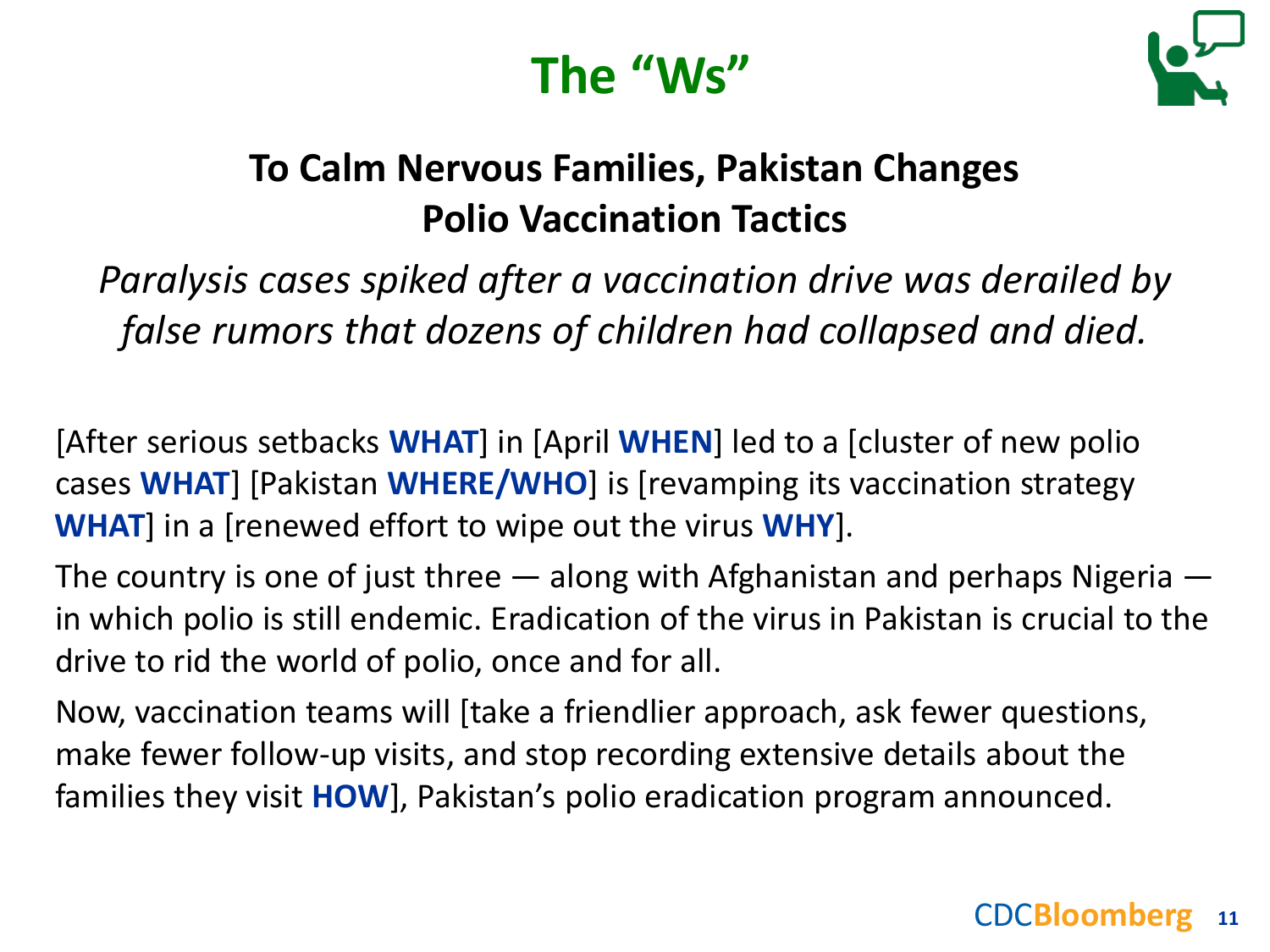# **Your turn: find the "Ws"**



### **Deadly Falls in Older Americans Are Rising. Here's How to Prevent Them.**

*The rate of deaths after falls is rising for people over 75, a new study shows. But falls are avoidable for most seniors. We have some tips.*

NYT, June 4, 2019

As the population ages, the number of older Americans who die following a fall is rising. A study published Tuesday in the medical journal JAMA found that for people over 75, the rate of mortality from falls more than doubled from 2000 to 2016.

Researchers analyzed information obtained from death certificates maintained by the federal government's National Center for Health Statistics. In 2016, the rate of death from falls for people 75 and older was 111 per 100,000 people, they found. In 2000, that rate was 52 per 100,000 people.

Elizabeth Burns, a health scientist at the Centers for Disease Control and Prevention, who was an author of the study, said the reason for the increase was unclear.

"The most likely reason is that people are living longer with conditions that in the past they might have died from," she said. In addition, she continued, older adults are on medications that increase their risk of falling. Women are slightly more likely to fall than men, but men are slightly more likely to die as a result of a fall.

*https://tinyurl.com/y25uoupl*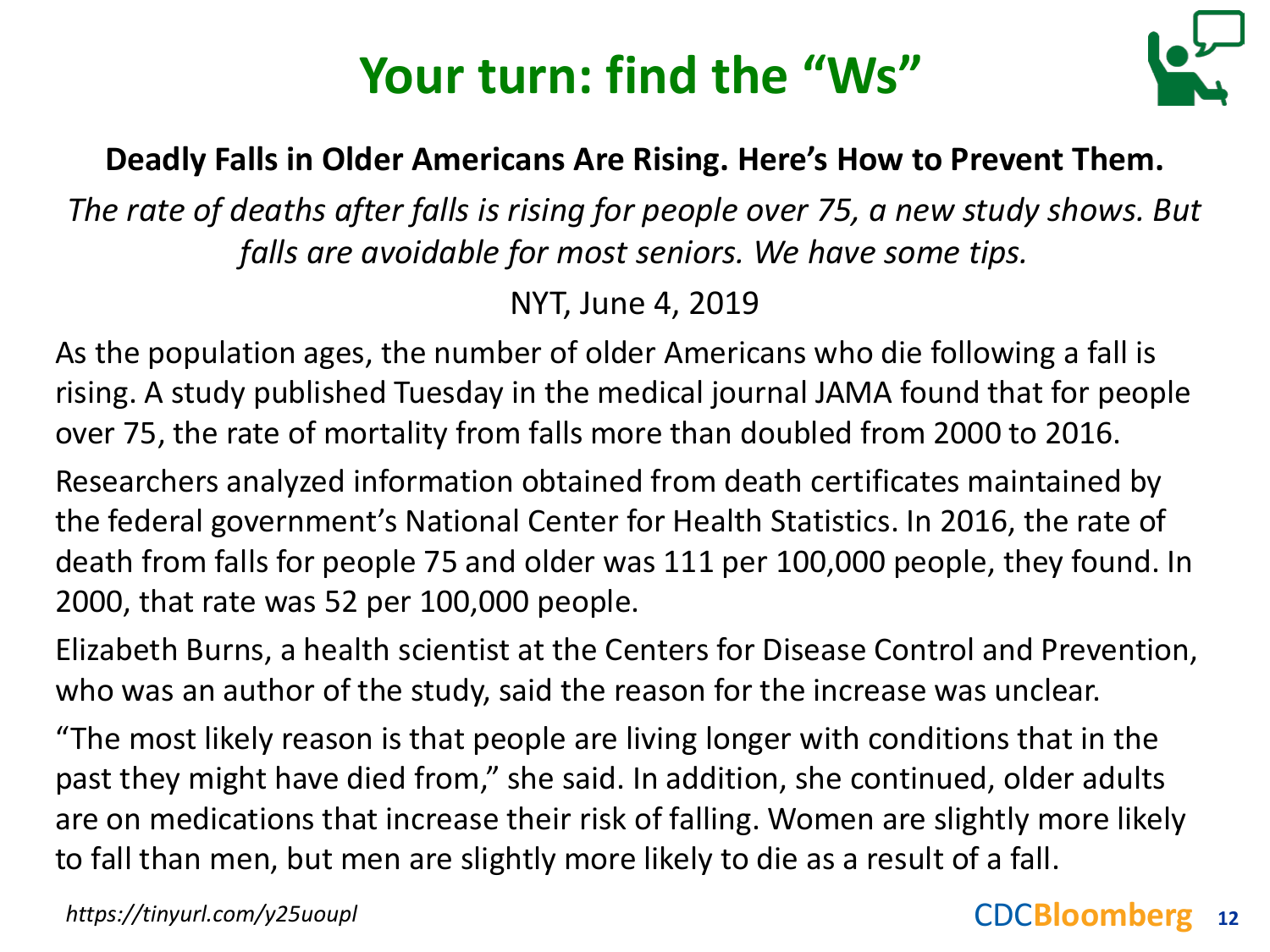# **The "Ws"**



### **Deadly Falls in Older Americans Are Rising. Here's How to Prevent Them.**

*The rate of deaths after falls is rising for people over 75, a new study shows. But falls are avoidable for most seniors. We have some tips.*

As the population ages, the [number of older Americans who die following a fall is rising **WHAT**] . [A study published **WHAT**] [Tuesday **WHEN**] in the [medical journal JAMA **WHERE**] found that [for people over 75 **WHO** ], the rate of mortality from falls more than doubled from 2000 to 2016 **WHAT/WHEN**.]

Researchers [analyzed information obtained from death certificates maintained by the federal government's National Center for Health Statistics **HOW**.] In 2016, the rate of death from falls for people 75 and older was 111 per 100,000 people, they found. In 2000, that rate was 52 per 100,000 people.

Elizabeth Burns, a health scientist at the Centers for Disease Control and Prevention, who was an author of the study, said the reason for the increase was unclear.

"[The most likely reason is that people are living longer with conditions that in the past they might have died from," she said. In addition, she continued, older adults are on medications that increase their risk of falling. Women are slightly more likely to fall than men, but men are slightly more likely to die as a result of a fall **WHY**.]